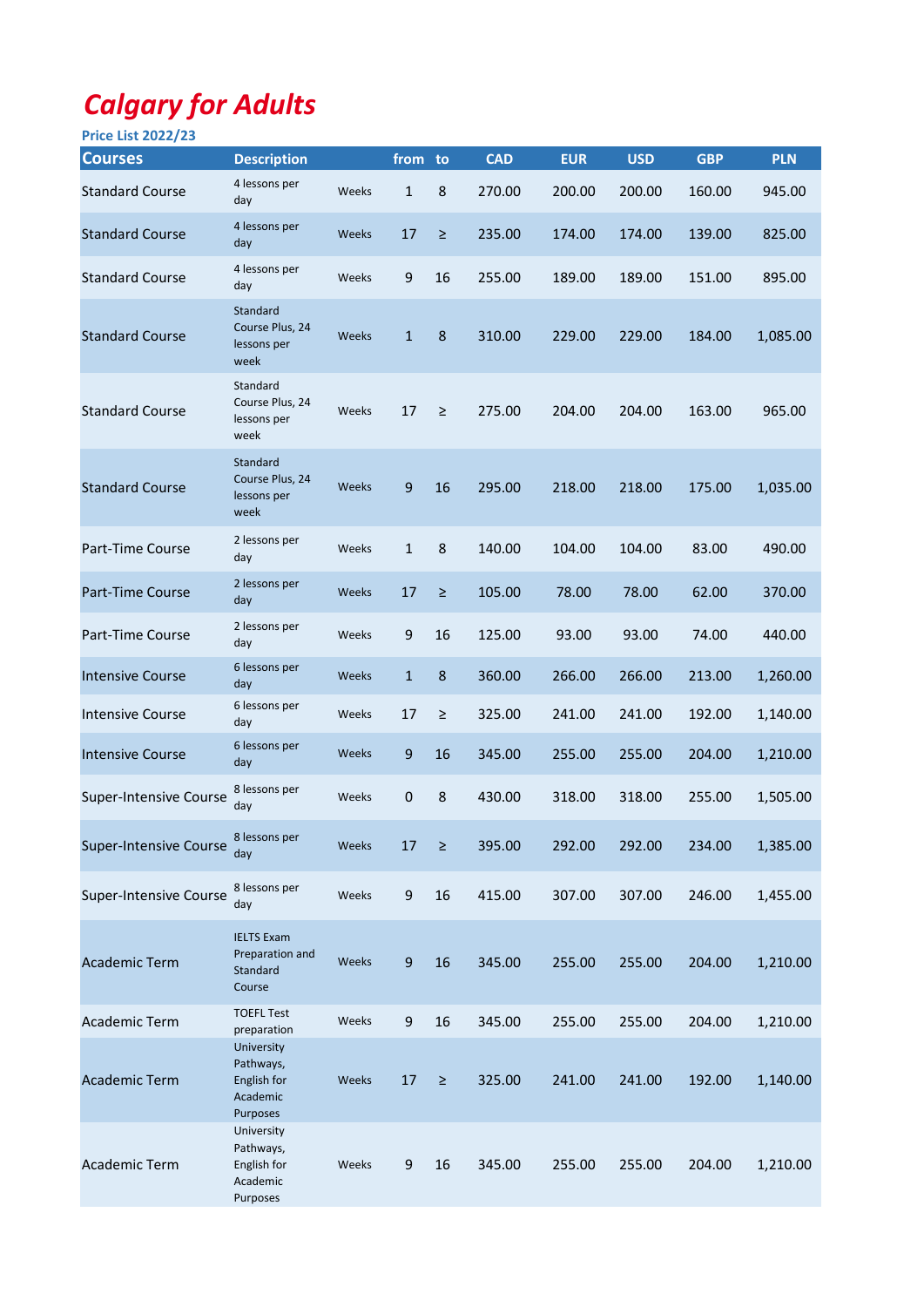| <b>Price List 2022/23</b> |  |  |  |
|---------------------------|--|--|--|
|---------------------------|--|--|--|

| <b>Courses</b>        | <b>Description</b>                                                     |              | from to      |        | <b>CAD</b> | <b>EUR</b> | <b>USD</b> | <b>GBP</b> | <b>PLN</b> |
|-----------------------|------------------------------------------------------------------------|--------------|--------------|--------|------------|------------|------------|------------|------------|
| <b>Academic Term</b>  | University<br>Pathways,<br>Super Intensive<br>for Academic<br>Purposes | Weeks        | 17           | $\geq$ | 395.00     | 292.00     | 292.00     | 234.00     | 1,385.00   |
| <b>Academic Term</b>  | University<br>Pathways,<br>Super Intensive<br>for Academic<br>Purposes | Weeks        | 9            | 16     | 415.00     | 307.00     | 307.00     | 246.00     | 1,455.00   |
| <b>Private Course</b> | 1 lesson daily<br>one to one                                           | <b>Weeks</b> | $\mathbf{1}$ | $\geq$ | 250.00     | 185.00     | 185.00     | 148.00     | 875.00     |
| <b>Private Course</b> | 2 lessons daily<br>one to one                                          | Weeks        | $\mathbf{1}$ | $\geq$ | 500.00     | 370.00     | 370.00     | 296.00     | 1,750.00   |
| Elective              | <b>Business</b><br><b>Negotiations</b>                                 | Weeks        | $\mathbf{1}$ | 8      | 100.00     | 74.00      | 74.00      | 59.00      | 350.00     |
| Elective              | Communication<br><b>Skills</b>                                         | Weeks        | $\mathbf{1}$ | 8      | 100.00     | 74.00      | 74.00      | 59.00      | 350.00     |
| Elective              | <b>Job Applications</b><br>& Interviews                                | Weeks        | $\mathbf{1}$ | 8      | 100.00     | 74.00      | 74.00      | 59.00      | 350.00     |
| Elective              | <b>Business English</b>                                                | Weeks        | $\mathbf{1}$ | 8      | 100.00     | 74.00      | 74.00      | 59.00      | 350.00     |
| Elective              | Rhetoric &<br><b>Presentations</b>                                     | Weeks        | $\mathbf{1}$ | 8      | 100.00     | 74.00      | 74.00      | 59.00      | 350.00     |
| Elective              | Sales &<br>Marketing                                                   | Weeks        | $\mathbf{1}$ | 8      | 100.00     | 74.00      | 74.00      | 59.00      | 350.00     |
| <b>Private Course</b> | Individual<br>Lesson (per<br>hour)                                     | <b>Hours</b> | $\mathbf{1}$ | ≥      | 65.00      | 48.00      | 48.00      | 38.00      | 230.00     |

| <b>Rooms</b>             |              | from to                                   | <b>CAD</b> | <b>EUR</b> | <b>USD</b> | GRP    | <b>PLN</b> |
|--------------------------|--------------|-------------------------------------------|------------|------------|------------|--------|------------|
| Host Family, Double Room | <b>Weeks</b> | 1 >                                       | 260.00     | 192.00     | 192.00     | 154.00 | 910.00     |
| Host Family, Single Room | Weeks        | <b>The Company of Street, The Company</b> | 280.00     | 207.00     | 207.00     | 166.00 | 980.00     |

| Rooms extra nights       |     | from to | <b>CAD</b> | <b>EUR</b> | USD   | <b>GBP</b> | <b>PLN</b> |
|--------------------------|-----|---------|------------|------------|-------|------------|------------|
| Host Family, Double Room | Day |         | 52.00      | 38.00      | 38.00 | 31.00      | 182.00     |
| Host Family, Single Room | Dav |         | 56.00      | 41.00      | 41.00 | 33.00      | 196.00     |

Extra night prices are not including seasonal surcharges and possible catering costs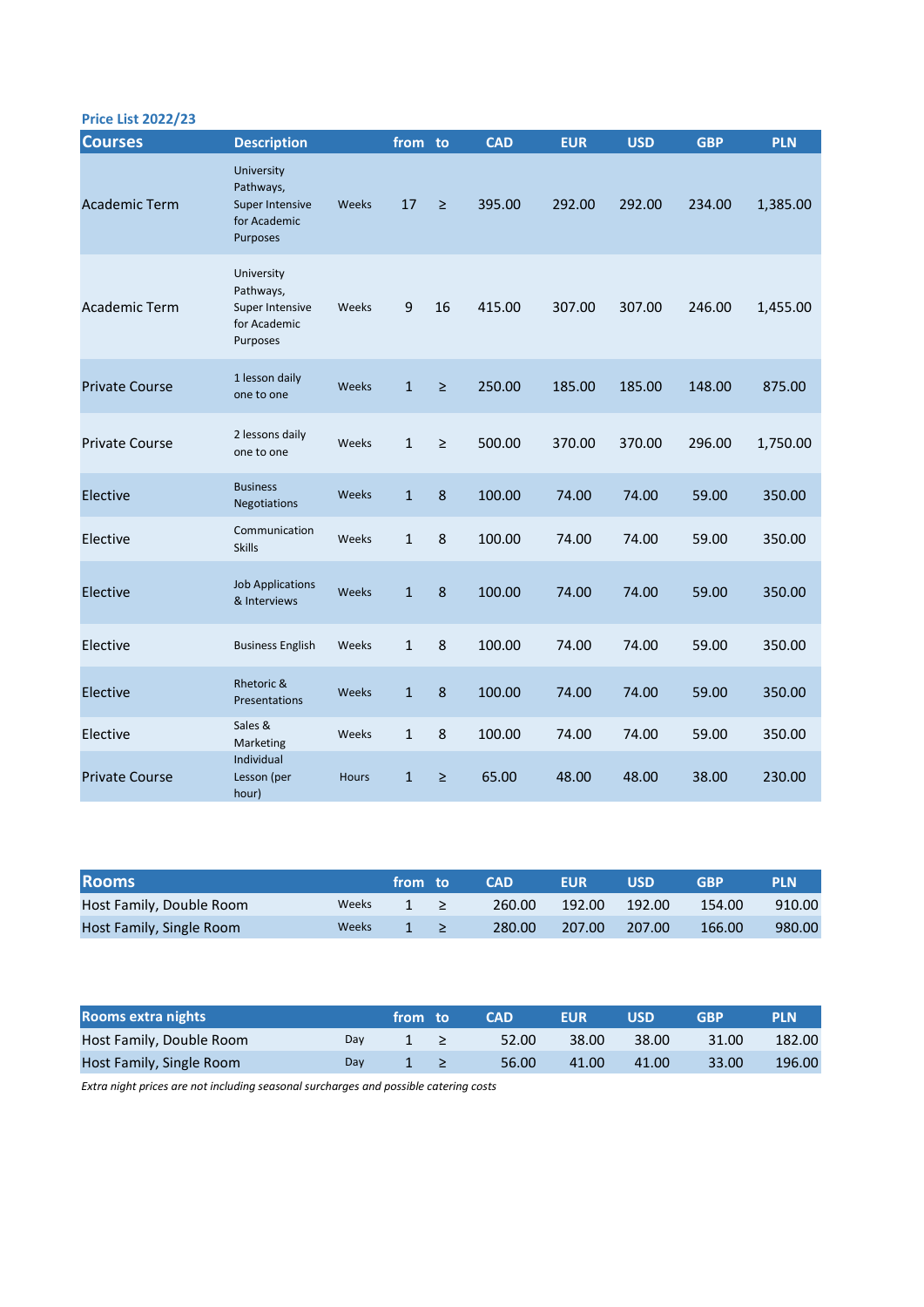| <b>Boards</b>     | for Roomtype                |             | <b>CAD</b> | <b>EUR</b> | <b>USD</b> | <b>GBP</b> | <b>PLN</b> |
|-------------------|-----------------------------|-------------|------------|------------|------------|------------|------------|
| <b>Full Board</b> | Host Family,<br>Double Room |             | 20.00      | 15.00      | 15.00      | 12.00      | 70.00      |
| <b>Full Board</b> | Host Family,<br>Single Room |             | 20.00      | 15.00      | 15.00      | 12.00      | 70.00      |
| Half board        | Host Family,<br>Double Room | is included | 0.00       | 0.00       | 0.00       | 0.00       | 0.00       |
| Half board        | Host Family,<br>Single Room | is included | 0.00       | 0.00       | 0.00       | 0.00       | 0.00       |

| <b>Boards extra nights</b> |                             |             | <b>CAD</b> | <b>EUR</b> | <b>USD</b> | <b>GBP</b> | <b>PLN</b> |
|----------------------------|-----------------------------|-------------|------------|------------|------------|------------|------------|
| <b>Full Board</b>          | Host Family,<br>Double Room |             | 4.00       | 3.00       | 3.00       | 2.00       | 14.00      |
| <b>Full Board</b>          | Host Family,<br>Single Room |             | 4.00       | 3.00       | 3.00       | 2.00       | 14.00      |
| Half board                 | Host Family,<br>Double Room | is included | 0.00       | 0.00       | 0.00       | 0.00       | 0.00       |
| Half board                 | Host Family,<br>Single Room | is included | 0.00       | 0.00       | 0.00       | 0.00       | 0.00       |

| <b>Seasonsurcharges</b> |                            | <b>CAD</b> | <b>EUR</b> | <b>USD</b> | <b>GBP</b> | <b>PLN</b> |
|-------------------------|----------------------------|------------|------------|------------|------------|------------|
| Mid Season              | 03/04/2022 -<br>18/06/2022 | 25.00      | 19.00      | 19.00      | 15.00      | 90.00      |
| <b>High Season</b>      | 19/06/2022 -<br>20/08/2022 | 50.00      | 37.00      | 37.00      | 30.00      | 175.00     |
| Mid Season              | 21/08/2022 -<br>17/09/2022 | 25.00      | 19.00      | 19.00      | 15.00      | 90.00      |

| <b>Seasonsurcharges</b> |                            |            |            |            |            |            |
|-------------------------|----------------------------|------------|------------|------------|------------|------------|
| extra nights            |                            | <b>CAD</b> | <b>EUR</b> | <b>USD</b> | <b>GBP</b> | <b>PLN</b> |
| Mid Season              | 03/04/2022 -<br>18/06/2022 | 5.00       | 4.00       | 4.00       | 3.00       | 18.00      |
| <b>High Season</b>      | 19/06/2022 -<br>20/08/2022 | 10.00      | 7.00       | 7.00       | 6.00       | 35.00      |
| Mid Season              | 21/08/2022 -<br>17/09/2022 | 5.00       | 4.00       | 4.00       | 3.00       | 18.00      |

| <b>Fees</b>                        | <b>CAD</b> | <b>EUR</b> | <b>USD</b> | <b>GBP</b> | <b>PLN</b> |
|------------------------------------|------------|------------|------------|------------|------------|
| <b>Accommodation Placement Fee</b> | 200.00     | 148.00     | 148.00     | 118.00     | 700.00     |
| Course Enrollment Fee              | 150.00     | 111.00     | 111.00     | 89.00      | 525.00     |
| <b>Registration Fee</b>            | 270.00     | 200.00     | 200.00     | 160.00     | 945.00     |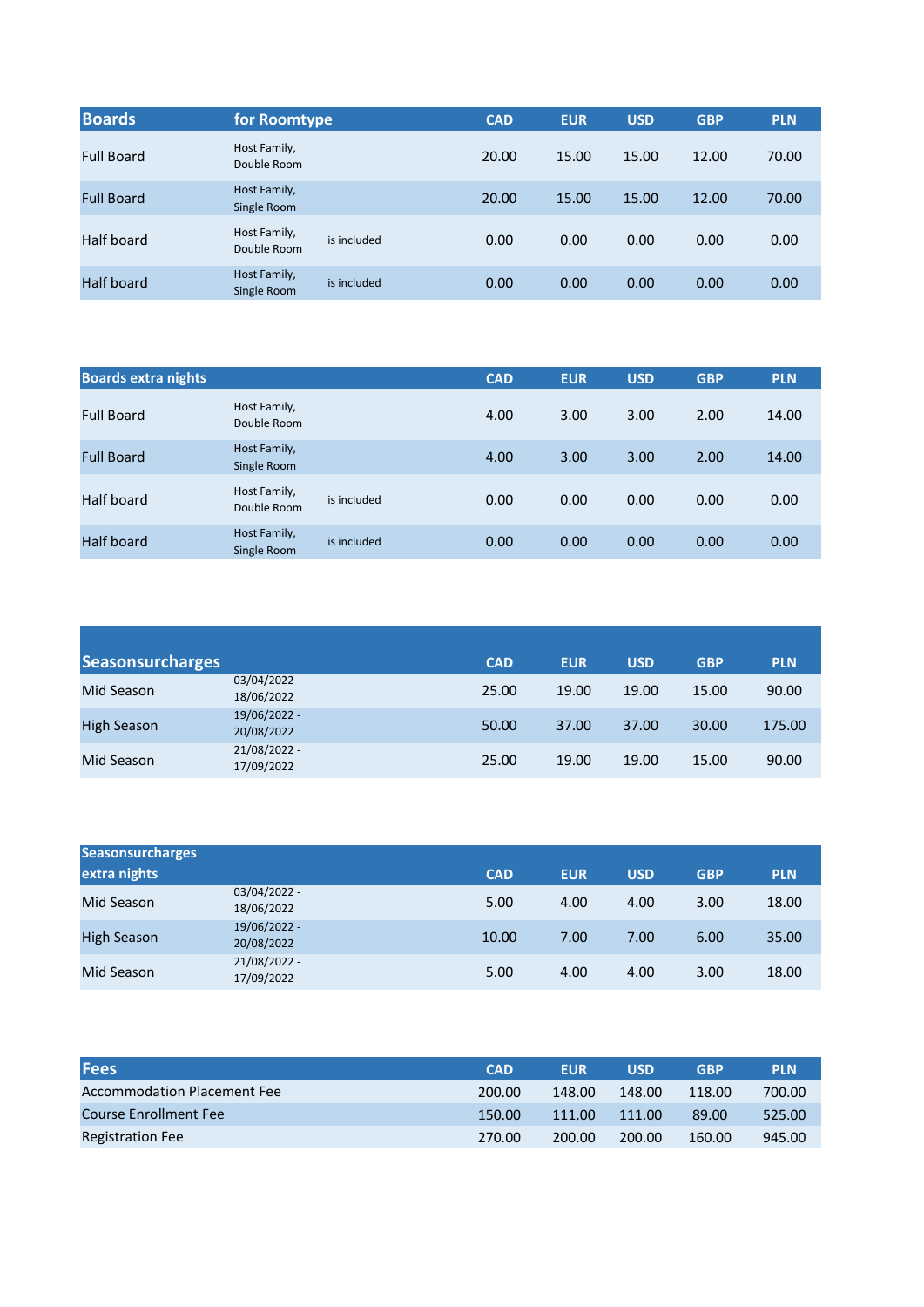| <b>Transfers</b>   | <b>Airport/Station</b>                           | <b>CAD</b> | <b>EUR</b> | <b>USD</b> | <b>GBP</b> | <b>PLN</b> |
|--------------------|--------------------------------------------------|------------|------------|------------|------------|------------|
| Oneway (Arrival)   | YYC - Calgary<br>International<br>Airport        | 60.00      | 44.00      | 44.00      | 36.00      | 210.00     |
| Oneway (Departure) | <b>YYC</b> - Calgary<br>International<br>Airport | 40.00      | 30.00      | 30.00      | 24.00      | 140.00     |
| Return             | YYC - Calgary<br>International<br>Airport        | 100.00     | 74.00      | 74.00      | 59.00      | 350.00     |

| <b>Extras</b>                                               |          | <b>CAD</b> | <b>EUR</b> | <b>USD</b> | <b>GBP</b> | <b>PLN</b> |
|-------------------------------------------------------------|----------|------------|------------|------------|------------|------------|
| <b>Bank charges</b>                                         | One-time | 40.00      | 30.00      | 30.00      | 24.00      | 140.00     |
| Bank charges Korea                                          | One-time | 30.00      | 22.00      | 22.00      | 18.00      | 105.00     |
| Diet surcharge - Dairy intolerance                          | per week | 95.00      | 70.00      | 70.00      | 56.00      | 335.00     |
| Diet surcharge - Diabetic                                   | per week | 95.00      | 70.00      | 70.00      | 56.00      | 335.00     |
| Diet surcharge - Gluten free                                | per week | 95.00      | 70.00      | 70.00      | 56.00      | 335.00     |
| Diet surcharge - Halal                                      | per week | 95.00      | 70.00      | 70.00      | 56.00      | 335.00     |
| Diet surcharge - Kosher                                     | per week | 95.00      | 70.00      | 70.00      | 56.00      | 335.00     |
| Diet surcharge - Low Fat                                    | per week | 95.00      | 70.00      | 70.00      | 56.00      | 335.00     |
| Diet surcharge - Vegan                                      | per week | 95.00      | 70.00      | 70.00      | 56.00      | 335.00     |
| Diet Surcharge - Vegetarian                                 | per week | 95.00      | 70.00      | 70.00      | 56.00      | 335.00     |
| Elective Language Course - Business<br>English              | per week | 100.00     | 74.00      | 74.00      | 59.00      | 350.00     |
| Elective Language Course - Business<br><b>Negotiations</b>  | per week | 100.00     | 74.00      | 74.00      | 59.00      | 350.00     |
| Elective Language Course -<br><b>Communication Skills</b>   | per week | 100.00     | 74.00      | 74.00      | 59.00      | 350.00     |
| Elective Language Course - Job<br>Applications & Interviews | per week | 100.00     | 74.00      | 74.00      | 59.00      | 350.00     |
| Elective Language Course - Rhetoric<br>& Presentations      | per week | 100.00     | 74.00      | 74.00      | 59.00      | 350.00     |
| Elective Language Course - Sales &<br>Marketing             | per week | 100.00     | 74.00      | 74.00      | 59.00      | 350.00     |
| <b>Material Fee 1 Book</b>                                  | One-time | 10.00      | 7.00       | 7.00       | 6.00       | 35.00      |
| <b>Material Fee 2 Books</b>                                 | One-time | 20.00      | 15.00      | 15.00      | 12.00      | 70.00      |
| Material Fee 3 Books                                        | One-time | 30.00      | 22.00      | 22.00      | 18.00      | 105.00     |
| <b>Materials Fee Intensive Course</b>                       | One-time | 240.00     | 178.00     | 178.00     | 142.00     | 840.00     |
| Materials Fee Part-Time Course                              | One-time | 80.00      | 59.00      | 59.00      | 47.00      | 280.00     |
| <b>Materials Fee Standard Course</b>                        | One-time | 160.00     | 118.00     | 118.00     | 95.00      | 560.00     |
| <b>Materials Fee Super-Intensive</b><br>Course              | One-time | 320.00     | 237.00     | 237.00     | 189.00     | 1,120.00   |
| <b>University Processing Fee</b>                            | One-time | 300.00     | 222.00     | 222.00     | 178.00     | 1,050.00   |